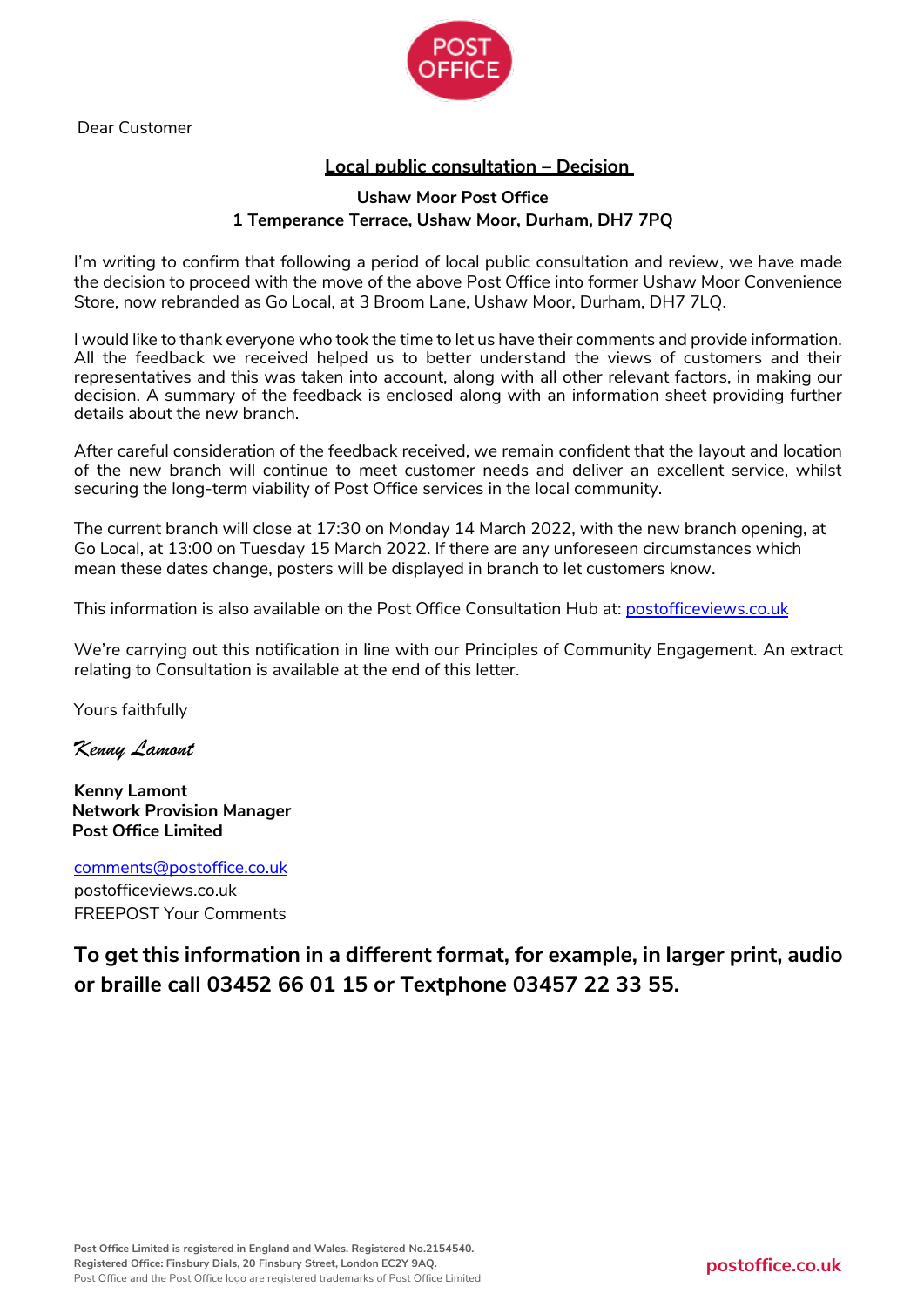# **Appendix A**

# **Response to Local Public Consultation**

### **Consultation started 2 November 2021 Consultation ended 14 December 2021**

### **Consultation responses**

• 86 responses from customers and local representatives

### **Key issues raised**

- Road Crossing
- Parking
- Space within shop
- Security & privacy
- Staff Training

### **Response to issues raised**

### **Road Crossing**

The new premises are located approximately 250 metres from the current site and we acknowledge for some customers this may mean having to cross the road. As we're sure you will understand, matters such as road crossings are outside the direct control of Post Office Limited. In light of the comments received during consultation, we have discussed the issue with the new operator and he has approached the Local Authority to investigate if pedestrian crossing can be implemented near the store.

### **Parking**

Parking and the availability of parking spaces are problems faced generally in many locations nationwide. Whilst the availability of parking spaces is outside the direct control of Post Office Limited. A further review of parking has been carried out and we have confirmed that roadside parking is available along Broom Lane and in the surrounding area.

#### **Space within shop**

Internally the new branch will be in line with Post Office specifications, making sure there is sufficient space for the Post Office service to operate alongside the retail offer. We will be working closely with the new operator on the internal layout and some fixtures and fittings will be re-aligned or removed to make sure there is clear access into the premises, ensuring the entrance, aisles and the waiting area are kept free from obstructions and adequate room is provided for customers and a wheelchair to move around without difficulty.

#### **Security & privacy**

We will be working closely with the new operator to make sure an appropriate level of privacy is provided for Post Office customers. For example, we discuss issues like queue layout and asking customers to stand back from the counter whilst they are waiting for service or handing a receipt that contains any financial information face down. Open plan working also lends itself to more discreet conversations as customers don't have to raise their voice to be heard.

### **Staff training**

The staff training approaches used are of the same high standard as those undertaken in all our branches. This includes respecting customer confidentiality and adhering to the stringent security procedures which will be put in place to protect staff and customers. Additionally, any staff that will handle Post Office transactions will also have completed compliance training for a number of areas, including Data Protection and Mail Handling.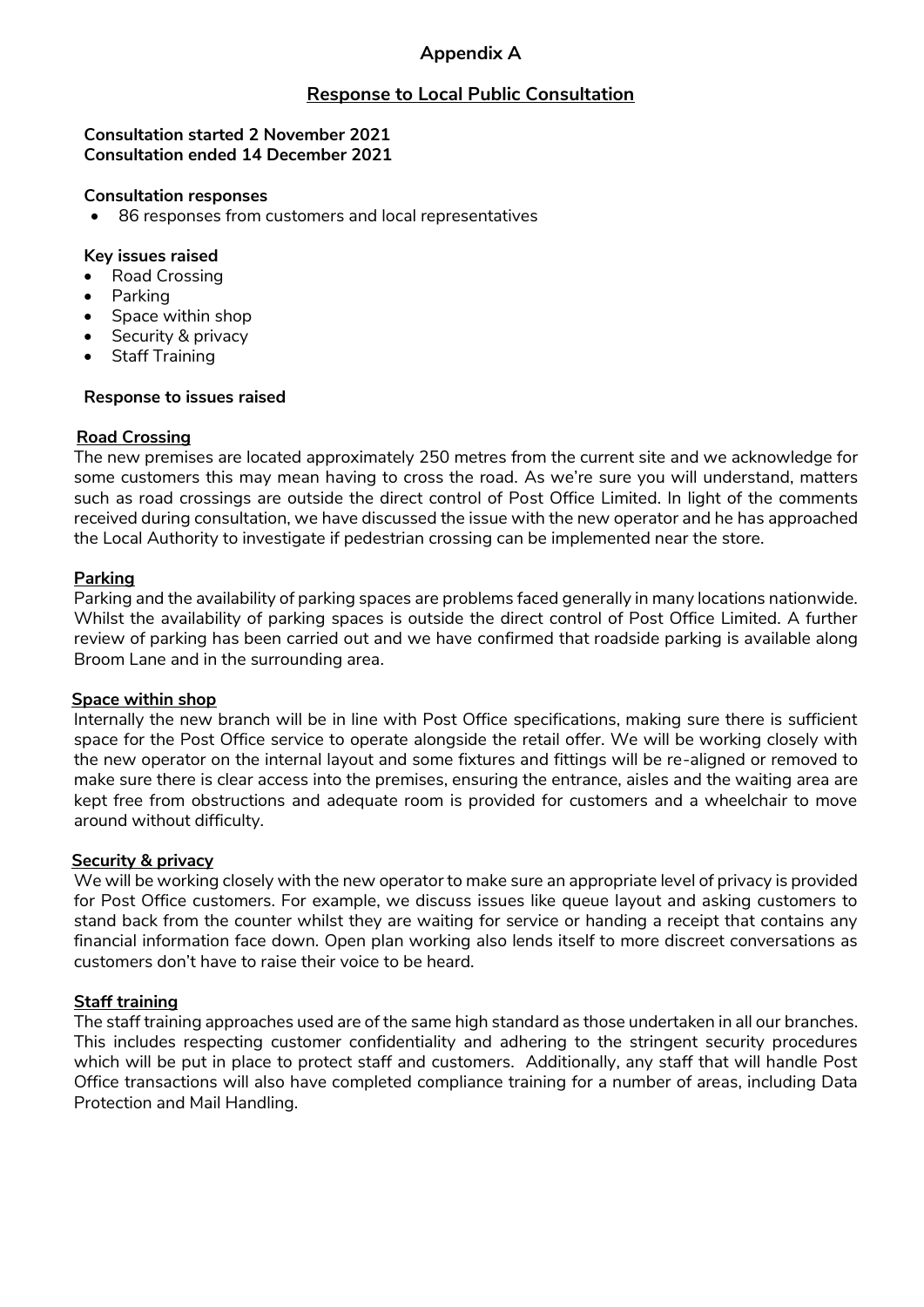### **Appendix B**

### **Ushaw Moor Post Office Information Sheet**

## **Go Local, 3 Broom Lane, Ushaw Moor, Durham, DH7 7LQ**

### **New opening hours**

| Mon - Fri | 08:00 - 18:00 |
|-----------|---------------|
| Sat       | 08:00 - 14:00 |
| Sun       | Closed        |

**During the Coronavirus pandemic the branch may need to make changes to its opening hours. The latest available branch information can be found on our website www.postoffice.co.uk/branch-finder**

#### **Products & Services**

A range of products and services will be available with exception of the Travel Insurance.

#### **Serving positions**

There will be a Post Office serving point at the retail counter.

### **Access**

The new premises will have a wide door and level access at the entrance. Internally, there will be a hearing loop and space for a wheelchair.

#### **Getting there**

The new branch will be located approximately 250 metres away from the current branch, along varied terrain. Roadside parking is available nearby. Public transport available to and from the surrounding areas.

#### **Retail**

Convenience store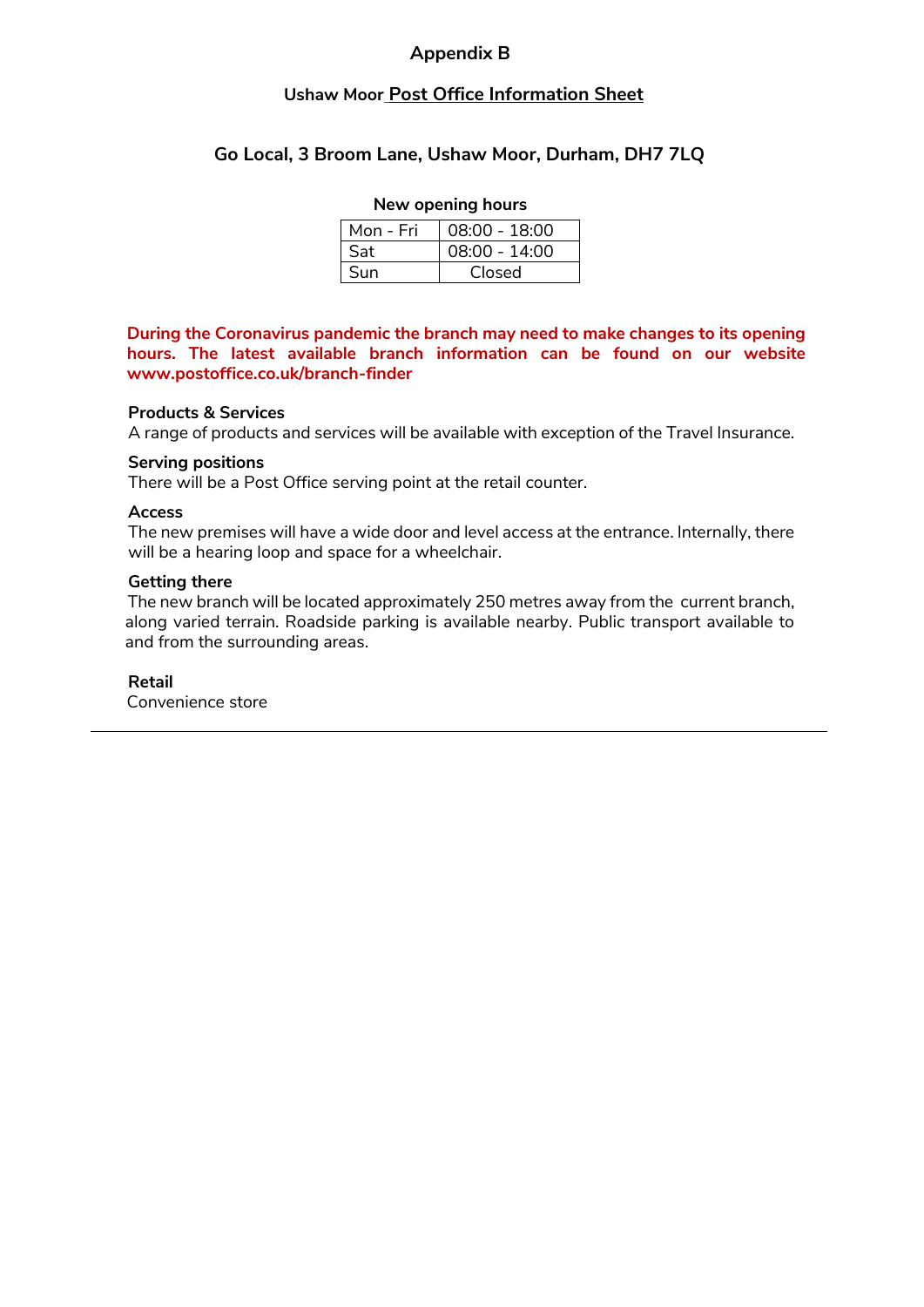# **Ushaw Moor Post Office services available**

# **For information about product availability call 03457 223344. For details of maximum value of transactions, please speak to the operator.**

| <b>Mail</b><br>First & Second Class mail<br>Stamps, stamp books ( $1st$ class 6 & 12 only, $2nd$ class 12 only)<br>Special stamps (Christmas issue only) & postage labels<br>Signed For<br><b>Special Delivery</b><br>Home shopping returns<br>Inland small, medium & large parcels<br><b>Express 24 &amp; 48</b><br>Express & contract parcels<br><b>British Forces Mail (BFPO)</b><br>✓<br>International letters & postcards (inc. Tracked & Signed)<br>✔<br>International parcels up to 2kg & printed papers up to 5kg<br>✓<br>Parcelforce Worldwide International parcels<br>×<br>Articles for the blind (inland & international)<br>Royal Mail redirection service<br><b>Local Collect</b><br>Drop & Go<br>Withdrawals, deposits and payments<br>Post Office Card Account<br>Personal & Business Banking cash withdrawals, deposits &<br>balance enquiries using a card. Also enveloped cheque deposits<br>and barcoded deposit slips.<br>Postal orders<br>✓<br>Moneygram<br>Change giving<br>Automated bill payments (card or barcoded)<br>Key recharging<br><b>Driving</b><br>Vehicle tax<br>✔<br><b>Licences</b><br>Rod fishing licences<br><b>Travel</b><br>Pre-order travel money<br>✔<br>Travel insurance referral<br>On demand travel insurance<br>×<br>Mobile Top-ups & E vouchers<br>✔<br><b>National Lottery Terminal</b><br>Vehicle tax only<br>Payment by cheque<br>Opening times:<br>Products marked * are available at Langley Park Post Office,<br>Mon-Fri<br>$09:00 - 17:15$<br>28 Quebec Street, Langley Park, Durham, DH7 9XA<br>$09:00 - 12:00$<br>Sat | New branch    |
|--------------------------------------------------------------------------------------------------------------------------------------------------------------------------------------------------------------------------------------------------------------------------------------------------------------------------------------------------------------------------------------------------------------------------------------------------------------------------------------------------------------------------------------------------------------------------------------------------------------------------------------------------------------------------------------------------------------------------------------------------------------------------------------------------------------------------------------------------------------------------------------------------------------------------------------------------------------------------------------------------------------------------------------------------------------------------------------------------------------------------------------------------------------------------------------------------------------------------------------------------------------------------------------------------------------------------------------------------------------------------------------------------------------------------------------------------------------------------------------------------------------------------------------------------------------------------------|---------------|
|                                                                                                                                                                                                                                                                                                                                                                                                                                                                                                                                                                                                                                                                                                                                                                                                                                                                                                                                                                                                                                                                                                                                                                                                                                                                                                                                                                                                                                                                                                                                                                                |               |
|                                                                                                                                                                                                                                                                                                                                                                                                                                                                                                                                                                                                                                                                                                                                                                                                                                                                                                                                                                                                                                                                                                                                                                                                                                                                                                                                                                                                                                                                                                                                                                                |               |
|                                                                                                                                                                                                                                                                                                                                                                                                                                                                                                                                                                                                                                                                                                                                                                                                                                                                                                                                                                                                                                                                                                                                                                                                                                                                                                                                                                                                                                                                                                                                                                                |               |
|                                                                                                                                                                                                                                                                                                                                                                                                                                                                                                                                                                                                                                                                                                                                                                                                                                                                                                                                                                                                                                                                                                                                                                                                                                                                                                                                                                                                                                                                                                                                                                                |               |
|                                                                                                                                                                                                                                                                                                                                                                                                                                                                                                                                                                                                                                                                                                                                                                                                                                                                                                                                                                                                                                                                                                                                                                                                                                                                                                                                                                                                                                                                                                                                                                                |               |
|                                                                                                                                                                                                                                                                                                                                                                                                                                                                                                                                                                                                                                                                                                                                                                                                                                                                                                                                                                                                                                                                                                                                                                                                                                                                                                                                                                                                                                                                                                                                                                                |               |
|                                                                                                                                                                                                                                                                                                                                                                                                                                                                                                                                                                                                                                                                                                                                                                                                                                                                                                                                                                                                                                                                                                                                                                                                                                                                                                                                                                                                                                                                                                                                                                                |               |
|                                                                                                                                                                                                                                                                                                                                                                                                                                                                                                                                                                                                                                                                                                                                                                                                                                                                                                                                                                                                                                                                                                                                                                                                                                                                                                                                                                                                                                                                                                                                                                                |               |
|                                                                                                                                                                                                                                                                                                                                                                                                                                                                                                                                                                                                                                                                                                                                                                                                                                                                                                                                                                                                                                                                                                                                                                                                                                                                                                                                                                                                                                                                                                                                                                                |               |
|                                                                                                                                                                                                                                                                                                                                                                                                                                                                                                                                                                                                                                                                                                                                                                                                                                                                                                                                                                                                                                                                                                                                                                                                                                                                                                                                                                                                                                                                                                                                                                                |               |
|                                                                                                                                                                                                                                                                                                                                                                                                                                                                                                                                                                                                                                                                                                                                                                                                                                                                                                                                                                                                                                                                                                                                                                                                                                                                                                                                                                                                                                                                                                                                                                                |               |
|                                                                                                                                                                                                                                                                                                                                                                                                                                                                                                                                                                                                                                                                                                                                                                                                                                                                                                                                                                                                                                                                                                                                                                                                                                                                                                                                                                                                                                                                                                                                                                                |               |
|                                                                                                                                                                                                                                                                                                                                                                                                                                                                                                                                                                                                                                                                                                                                                                                                                                                                                                                                                                                                                                                                                                                                                                                                                                                                                                                                                                                                                                                                                                                                                                                |               |
|                                                                                                                                                                                                                                                                                                                                                                                                                                                                                                                                                                                                                                                                                                                                                                                                                                                                                                                                                                                                                                                                                                                                                                                                                                                                                                                                                                                                                                                                                                                                                                                |               |
|                                                                                                                                                                                                                                                                                                                                                                                                                                                                                                                                                                                                                                                                                                                                                                                                                                                                                                                                                                                                                                                                                                                                                                                                                                                                                                                                                                                                                                                                                                                                                                                |               |
|                                                                                                                                                                                                                                                                                                                                                                                                                                                                                                                                                                                                                                                                                                                                                                                                                                                                                                                                                                                                                                                                                                                                                                                                                                                                                                                                                                                                                                                                                                                                                                                |               |
|                                                                                                                                                                                                                                                                                                                                                                                                                                                                                                                                                                                                                                                                                                                                                                                                                                                                                                                                                                                                                                                                                                                                                                                                                                                                                                                                                                                                                                                                                                                                                                                |               |
|                                                                                                                                                                                                                                                                                                                                                                                                                                                                                                                                                                                                                                                                                                                                                                                                                                                                                                                                                                                                                                                                                                                                                                                                                                                                                                                                                                                                                                                                                                                                                                                |               |
|                                                                                                                                                                                                                                                                                                                                                                                                                                                                                                                                                                                                                                                                                                                                                                                                                                                                                                                                                                                                                                                                                                                                                                                                                                                                                                                                                                                                                                                                                                                                                                                |               |
|                                                                                                                                                                                                                                                                                                                                                                                                                                                                                                                                                                                                                                                                                                                                                                                                                                                                                                                                                                                                                                                                                                                                                                                                                                                                                                                                                                                                                                                                                                                                                                                |               |
|                                                                                                                                                                                                                                                                                                                                                                                                                                                                                                                                                                                                                                                                                                                                                                                                                                                                                                                                                                                                                                                                                                                                                                                                                                                                                                                                                                                                                                                                                                                                                                                |               |
|                                                                                                                                                                                                                                                                                                                                                                                                                                                                                                                                                                                                                                                                                                                                                                                                                                                                                                                                                                                                                                                                                                                                                                                                                                                                                                                                                                                                                                                                                                                                                                                |               |
|                                                                                                                                                                                                                                                                                                                                                                                                                                                                                                                                                                                                                                                                                                                                                                                                                                                                                                                                                                                                                                                                                                                                                                                                                                                                                                                                                                                                                                                                                                                                                                                |               |
|                                                                                                                                                                                                                                                                                                                                                                                                                                                                                                                                                                                                                                                                                                                                                                                                                                                                                                                                                                                                                                                                                                                                                                                                                                                                                                                                                                                                                                                                                                                                                                                |               |
|                                                                                                                                                                                                                                                                                                                                                                                                                                                                                                                                                                                                                                                                                                                                                                                                                                                                                                                                                                                                                                                                                                                                                                                                                                                                                                                                                                                                                                                                                                                                                                                |               |
|                                                                                                                                                                                                                                                                                                                                                                                                                                                                                                                                                                                                                                                                                                                                                                                                                                                                                                                                                                                                                                                                                                                                                                                                                                                                                                                                                                                                                                                                                                                                                                                |               |
|                                                                                                                                                                                                                                                                                                                                                                                                                                                                                                                                                                                                                                                                                                                                                                                                                                                                                                                                                                                                                                                                                                                                                                                                                                                                                                                                                                                                                                                                                                                                                                                |               |
|                                                                                                                                                                                                                                                                                                                                                                                                                                                                                                                                                                                                                                                                                                                                                                                                                                                                                                                                                                                                                                                                                                                                                                                                                                                                                                                                                                                                                                                                                                                                                                                |               |
|                                                                                                                                                                                                                                                                                                                                                                                                                                                                                                                                                                                                                                                                                                                                                                                                                                                                                                                                                                                                                                                                                                                                                                                                                                                                                                                                                                                                                                                                                                                                                                                |               |
|                                                                                                                                                                                                                                                                                                                                                                                                                                                                                                                                                                                                                                                                                                                                                                                                                                                                                                                                                                                                                                                                                                                                                                                                                                                                                                                                                                                                                                                                                                                                                                                |               |
|                                                                                                                                                                                                                                                                                                                                                                                                                                                                                                                                                                                                                                                                                                                                                                                                                                                                                                                                                                                                                                                                                                                                                                                                                                                                                                                                                                                                                                                                                                                                                                                |               |
|                                                                                                                                                                                                                                                                                                                                                                                                                                                                                                                                                                                                                                                                                                                                                                                                                                                                                                                                                                                                                                                                                                                                                                                                                                                                                                                                                                                                                                                                                                                                                                                |               |
|                                                                                                                                                                                                                                                                                                                                                                                                                                                                                                                                                                                                                                                                                                                                                                                                                                                                                                                                                                                                                                                                                                                                                                                                                                                                                                                                                                                                                                                                                                                                                                                |               |
|                                                                                                                                                                                                                                                                                                                                                                                                                                                                                                                                                                                                                                                                                                                                                                                                                                                                                                                                                                                                                                                                                                                                                                                                                                                                                                                                                                                                                                                                                                                                                                                |               |
|                                                                                                                                                                                                                                                                                                                                                                                                                                                                                                                                                                                                                                                                                                                                                                                                                                                                                                                                                                                                                                                                                                                                                                                                                                                                                                                                                                                                                                                                                                                                                                                |               |
|                                                                                                                                                                                                                                                                                                                                                                                                                                                                                                                                                                                                                                                                                                                                                                                                                                                                                                                                                                                                                                                                                                                                                                                                                                                                                                                                                                                                                                                                                                                                                                                |               |
|                                                                                                                                                                                                                                                                                                                                                                                                                                                                                                                                                                                                                                                                                                                                                                                                                                                                                                                                                                                                                                                                                                                                                                                                                                                                                                                                                                                                                                                                                                                                                                                |               |
|                                                                                                                                                                                                                                                                                                                                                                                                                                                                                                                                                                                                                                                                                                                                                                                                                                                                                                                                                                                                                                                                                                                                                                                                                                                                                                                                                                                                                                                                                                                                                                                |               |
|                                                                                                                                                                                                                                                                                                                                                                                                                                                                                                                                                                                                                                                                                                                                                                                                                                                                                                                                                                                                                                                                                                                                                                                                                                                                                                                                                                                                                                                                                                                                                                                |               |
|                                                                                                                                                                                                                                                                                                                                                                                                                                                                                                                                                                                                                                                                                                                                                                                                                                                                                                                                                                                                                                                                                                                                                                                                                                                                                                                                                                                                                                                                                                                                                                                |               |
|                                                                                                                                                                                                                                                                                                                                                                                                                                                                                                                                                                                                                                                                                                                                                                                                                                                                                                                                                                                                                                                                                                                                                                                                                                                                                                                                                                                                                                                                                                                                                                                |               |
|                                                                                                                                                                                                                                                                                                                                                                                                                                                                                                                                                                                                                                                                                                                                                                                                                                                                                                                                                                                                                                                                                                                                                                                                                                                                                                                                                                                                                                                                                                                                                                                | Closed<br>Sun |